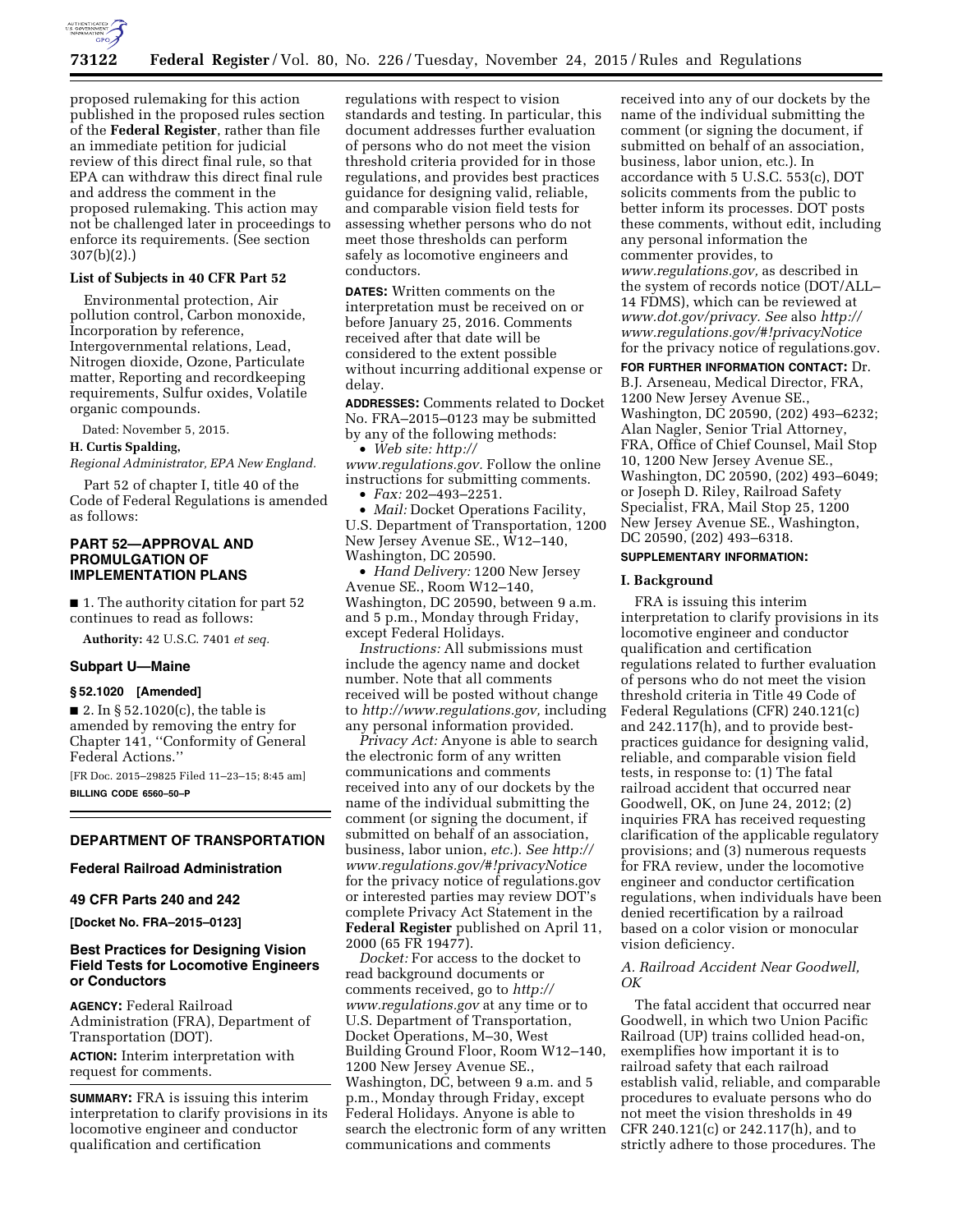locomotive engineer and conductor of the eastbound train and the engineer of the westbound train were killed. Three locomotives and 24 cars of the eastbound train and 2 locomotives and 8 cars of the westbound train derailed. Several fuel tanks from the derailed locomotives were ruptured, releasing diesel fuel that ignited and burned. Damage was estimated at \$14.8 million. The National Transportation Safety Board (NTSB) determined that one of several probable causes of the accident was the eastbound engineer's inability to visually detect and recognize the approach and stop signal aspects of wayside railroad signals due to color vision deficiency and distant visual acuity impairment the engineer had acquired as a result of a number of chronic, progressive eye conditions and visual disturbances.1

During its investigation of the Goodwell accident, the NTSB found that: (1) The eastbound engineer last underwent vision testing required for recertification in 2009; (2) during that testing, the eastbound engineer failed an initial color vision test (*i.e.,* the Ishihara Color Vision Test 2) that UP selected from the list of color vision test protocols in 49 CFR part 240, Appendix F, and did not meet the distant visual acuity threshold (corrected) in 49 CFR 240.121(c); (3) UP relied on a vision field test of unknown validity, reliability, and comparability<sup>3</sup> in further evaluating the engineer and did not adhere to UP's field test protocol; (4) UP relied on a telephonic report of distant visual acuity testing from the engineer's optometrist in recertifying the engineer, and did not adhere to UP's own policy which required UP to obtain written documentation from the engineer's optometrist to confirm the telephonic report; and (5) UP failed to reevaluate the engineer's vision within one year of his 2009 recertification despite the UP medical examiner's written determination that it was necessary to reevaluate the engineer's vision within one year, rather than triennially, due to the engineer's chronic, progressive eye conditions. The NTSB concluded that had the engineer been reevaluated by UP the following

year or when he self-reported his test results, the collision might have been avoided.

## *B. Color Vision Deficiency, Monocular Vision and Other Eye Conditions and Visual Disturbance*

As indicated in the NTSB's report on the Goodwell accident, there are numerous eye conditions, including color vision deficiency and monocular vision, which can affect a person's ability to safely perform as a locomotive engineer or conductor. The American Optometric Association defines ''color vision deficiency'' as the inability to distinguish certain shades of color, or in more severe cases, see colors at all. The term ''color blindness'' is also used to describe this visual condition, but very few people are completely color-blind. People who have complete colorblindness, a condition called achromatopsia, can only see things as black and white or in shades of gray. The severity of color vision deficiency can range from mild to severe. ''Redgreen'' is the most common deficiency. Another form of color deficiency is ''blue-yellow.'' The latter is a rare and more severe form of color vision deficiency since persons with blueyellow deficiency frequently have redgreen deficiency too. Color vision deficiency can be inherited. About 8 percent of Caucasian males are born with some degree of color deficiency. Women are typically asymptomatic if they are carriers of the color deficient gene (*i.e.,* women are carriers of the gene without suffering with color vision deficiency), though approximately 0.5 percent of women have color vision deficiency. People can also acquire a color vision deficiency as a result of certain types of medical conditions, a side-effect of certain medications, and certain eye injuries. Examples of eye conditions that can cause an acquired color-vision deficiency include, but are not limited to, diabetes, glaucoma, macular degeneration, multiple sclerosis, chronic alcoholism, leukemia, sickle cell anemia, syphilis, or other conditions resulting in optic nerve damage or inflammation. Examples of medications that can sometimes cause adverse effects that result in color-vision deficiency include, but are not limited to, certain medications used to treat heart problems, high blood pressure, infections, and nervous disorders.

There are many other eye conditions and visual disturbances other than color-vision deficiency. Examples of these problems and disturbances include halos, blurred vision (*i.e.,* the loss of sharpness of vision and the inability to see fine details), and blind

spots or scotomas (*i.e.,* dark ''holes'' in the vision in which nothing can be seen, and loss of use of one eye, commonly called ''monocular vision''). The degree to which these conditions and disturbances can affect a person's ability to perform safely varies by individual, depending on the specific job duties a person performs as a certified locomotive engineer or conductor, the nature and severity of the condition, the degree to which the visual disturbance is corrected with treatment, and in certain cases, the degree to which a person can compensate for the disturbance. Persons with monocular vision can sometimes, on a case-by-case basis, compensate for a limited degree of peripheral vision field loss by head turning.

### **II. FRA's Interpretation**

## *A. Requirement for Further Evaluation by the Railroad's Medical Examiner*

FRA's locomotive engineer and conductor qualification and certification rules do not require railroads to categorically disqualify or decertify individuals who do not meet the vision thresholds in 49 CFR 240.121(c) or 242.117(h) because they may have a color-vision, sub-threshold distance visual acuity, or field of vision (*e.g.,*  monocular vision) deficiency, if they are otherwise qualified. To the contrary, 49 CFR 240.121(e) and 242.117(e) require railroads to subject, upon request, persons who do not meet those thresholds to further medical evaluation by the railroad's medical examiner to determine whether the person can safely perform as a locomotive engineer or conductor. FRA's longstanding view is that there are some people who, despite not meeting the vision threshold in 49 CFR 240.121(c) and 242.117(h), have sufficient residual visual capacity to safely perform as a locomotive engineer or conductor.

The Railway Association of Canada (RAC) has published medical guidelines that are applicable to qualification and certification of locomotive engineers in Canada.4 FRA allows railroads to adopt the monocular vision criteria in the RAC's guidelines under the railroad's own authority.

## *B. Vision Requirements to Safely Perform as a Locomotive Engineer or a Conductor*

Depending on their assigned responsibilities, a person generally must have sufficient distant visual acuity and

<sup>1</sup>National Transportation Safety Board Railroad Accident Report NTSB/RAR–13–02 (adopted June 18, 2013). Head-On Collision of Two Union Pacific Railroad Freight Trains Near Goodwell, Oklahoma, June 24, 2012. Retrieved from *[http://www.ntsb.gov/](http://www.ntsb.gov/investigations/AccidentReports/Reports/RAR1302.pdf) [investigations/AccidentReports/Reports/](http://www.ntsb.gov/investigations/AccidentReports/Reports/RAR1302.pdf) [RAR1302.pdf](http://www.ntsb.gov/investigations/AccidentReports/Reports/RAR1302.pdf)* on Dec. 2, 2014.

<sup>2</sup>S. Ishihara, Tests for colour-blindness (Handaya, Tokyo, Hongo Harukicho, 1917).

<sup>3</sup>The NTSB did not define the terms ''validity,'' ''reliability,'' and ''comparability'' or indicate what might constitute a valid, reliable, and comparable field test.

<sup>4</sup>Railway Association of Canada (2013), Canadian Medical Rules Handbook, pages 38, 43, 44, and 51. Retrieved from *[http://www.railcan.ca/publications/](http://www.railcan.ca/publications/rule_handbook)  rule*\_*[handbook](http://www.railcan.ca/publications/rule_handbook)* on March 24, 2015.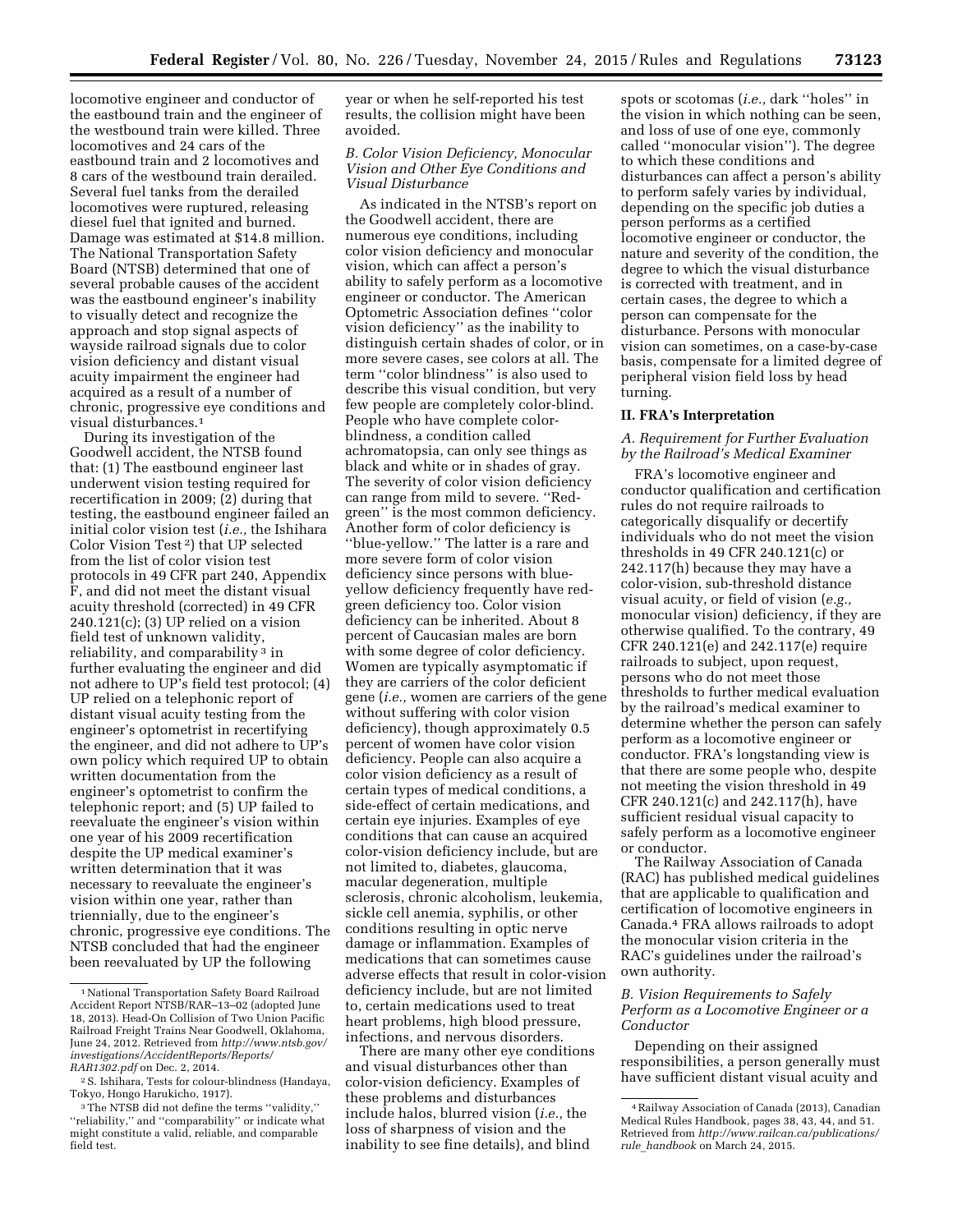field of vision to see railroad signals and stationary and moving objects such as other locomotives, workers, and railroad equipment on or near the track, to perform safely as a locomotive engineer or conductor. Should a person perform as a locomotive engineer or conductor on portions of the railroad system on which colors of railroad signals convey information about speed, routing, or obstructions or other hazards, a person with that responsibility must additionally have sufficient color vision to safely perform.

FRA recognizes that railroads may assign some employees the responsibility to recognize and distinguish color light railroad signals, but not other employees. For example, some passenger conductors may not have responsibility to recognize and distinguish between colors of railroad signals. FRA also recognizes that some locomotive engineers and conductors only perform service in unsignalled (*i.e.,*  dark) territory or in territories where they do not have responsibility to recognize and distinguish between one or more types of colored railroad signals (*e.g.,* wayside color light signals, colorposition light signals, and blue flag signals). Although FRA's certification regulations require that both locomotive engineers and conductors be visiontested, including color-vision, regardless of the actual operating or working conditions, a railroad's medical examiner should be cognizant of whether a person with a color-vision deficiency already works or could work safely in dark territory. Medical examiners should also keep in mind that even though a person may only work in dark territory, that person may still need to be able to identify colored items such as blue signals or roadway worker flags.

## *C. Use of Valid, Reliable, and Comparable Vision Tests*

There are many types of eye conditions and visual disturbances ranging in severity from very mild to severe and many types and designs of railroad signals and railroad operating rules. Accordingly, FRA's locomotive engineer and conductor qualification and certification rules grant railroad medical examiners discretion in determining the methods and procedures the medical examiner will use to further evaluate persons who do not meet the vision thresholds in 49 CFR 240.121(c) and 242.117(h). In the 1991 final locomotive engineer certification rule, FRA stated that ''[m]edical discretion will allow railroads to respond appropriately when they encounter individuals who fail to

meet FRA-prescribed acuity levels, but demonstrate that they can compensate to a sufficient degree for their diminished acuity level.'' 56 FR 28228, 28235; June 19, 1991. FRA granted railroad medical examiners similar discretion in further evaluating persons for the purposes of conductor qualification and certification. FRA states in its locomotive engineer and conductor certification rules that, should a person not meet specific vision thresholds, appropriate further evaluation may include optometric or ophthalmologic referral, or (secondary) testing with a field or other practical or scientific screening test. Although FRA's rules grant discretion to railroads in selecting a test protocol, FRA's longstanding interpretation of this provision is that the test offered by a railroad must be a valid, reliable, and comparable test for assessing whether a person who fails an initial vision test can safely perform as a locomotive engineer or conductor.

#### 1. Field Tests

A ''practical test,'' more commonly known as a ''field test'' within the railroad community, is a test performed outdoors under test conditions that reasonably match actual operating or working conditions. A railroad is permitted to conduct field testing on a moving train, positioned in a stationary locomotive, or standing on the ground at distances from a signal or other object that the person must see and recognize to perform safely as a locomotive engineer or conductor.

Before issuing this interpretation, FRA contacted several organizations to collect information that would help in the development of recommended best practices for field tests, and FRA has captured that feedback in memoranda and documents it has placed in the docket. First, FRA wants to thank the American Academy of Ophthalmology and the American Optometric Association for providing expert medical information regarding testing and evaluating color perception during six conference calls held with FRA personnel. Second, FRA wants to thank the Brotherhood of Locomotive Engineers and Trainmen (BLET) and United Transportation Union-SMART Transportation Division for providing information and concerns regarding the strengths and weaknesses of current field testing practices, and asking that FRA find a way to encourage each railroad to conduct such field testing, during a conference call with FRA personnel. Third, FRA wants to thank the Association of American Railroads (AAR) for providing a written overview

of the different practices currently used by various Class I railroads. AAR stated, in a July 14, 2015, Discussion on Color Vision Field Testing that field ''testing is, at the moment, the preferred way of determining whether an individual's unique set of deficits actually impacts performance.'' FRA provides best practices for designing valid, reliable, and comparable vision field tests in Section III, ''Best Industry Practices for Conducting Color Vision Field Testing'' of this interpretation.

### 2. Scientific Tests

A scientific vision test is a test instrument that, based on the results of a rigorous scientific study published in a peer-reviewed scientific or medical journal or other publication, is a valid, reliable, and comparable test for assessing whether a person has sufficient distance visual acuity, field of vision, or color vision, which, for purposes or railroad operations, allows the person to safely perform as a locomotive engineer or conductor. Examples of such scientific screening tests include, but are not limited to, a simulator, the Ishihara test and other color plate tests, a perimetry test (*i.e.,* a test of field of vision), and a Snellen or equivalent distance visual acuity test. Should a railroad offer a scientific test to further evaluate persons who fail an initial test, FRA expects the test to be a valid, reliable, and comparable test for assessing whether the person can safely perform as a locomotive engineer or conductor despite not meeting the specific vision threshold (*i.e.,* distance visual acuity, field of vision, or color perception) in 240.121(c) or 242.117(h). That means the railroad must be able to cite a rigorous scientific study published in a peer-reviewed scientific or medical publication that demonstrates the scientific test is a valid, reliable, and comparable test for that visual capacity. For example, Hovis and Oliphant, in 2000, published a validation test of a lantern test that they designed, the CNLAN lantern test. The authors rigorously validated the CNLAN lantern test in a peer-reviewed journal against a simulated field test with a high degree of content validity to show the CNLAN lantern test has a high degree of validity and reliability for assessing the ability to recognize and distinguish between aspects of color light railroad signals in Canada.5 Two major railroads in Canada use the CNLAN lantern test. Interested parties should note, however, that simply showing a person a lantern

<sup>5</sup>Hovis, J.K., and Oliphant, D., A Lantern Color Vision Test for the Rail Industry. American Journal of Internal Medicine, 38:681–696 (2000).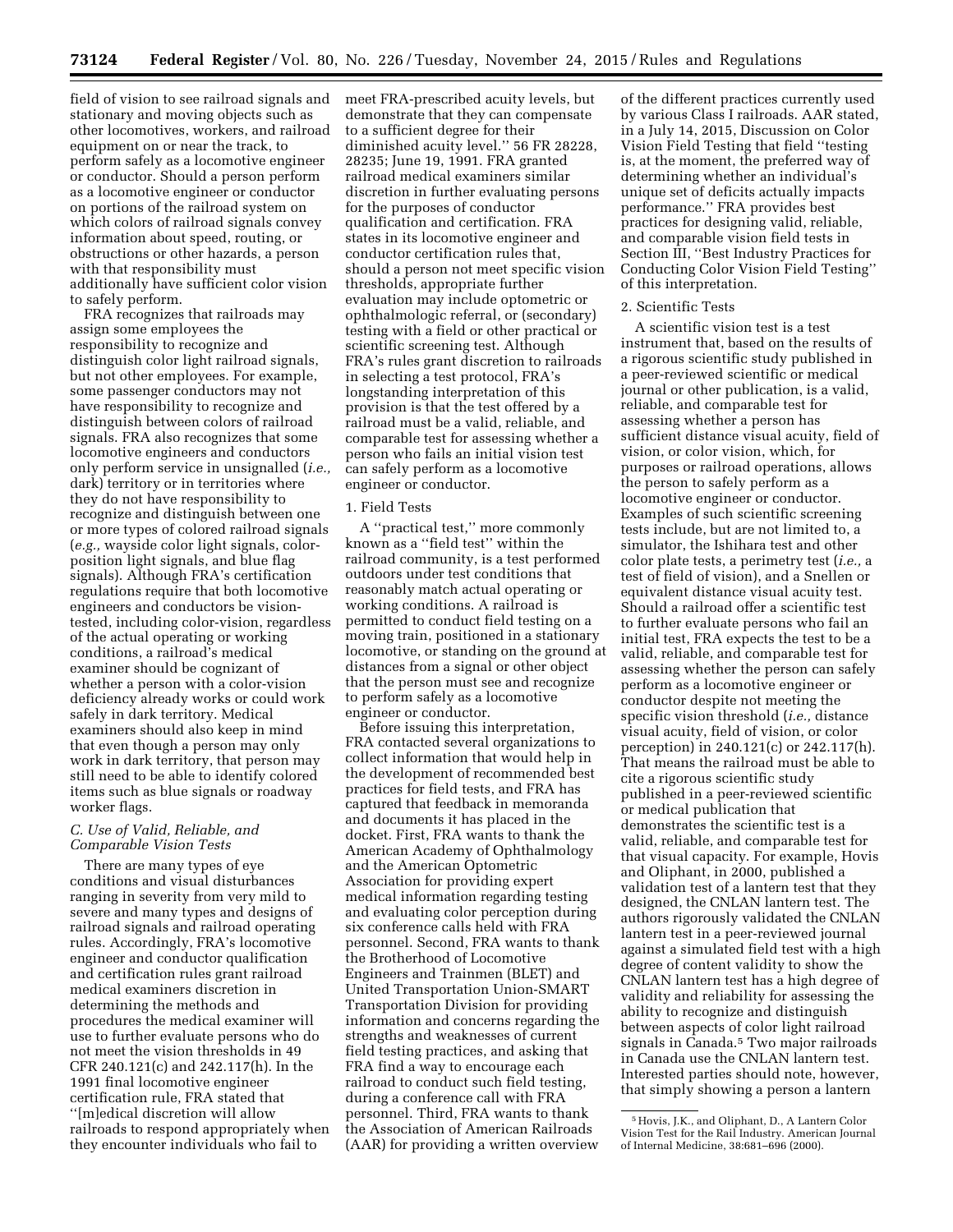with different colored lights displayed is certainly not the same as the CNLAN lantern test, which is a scientifically validated test.

3. Determining the Validity, Reliability, and Comparability of a Vision Test

*Validity* means the degree to which a test actually measures what the test is intended to measure. For example, a color vision field test is valid to the degree that it assesses whether a person can recognize and distinguish between colors of the types of railroad signals in the yard or on all portions of railroad systems on which the person must perform safely, depending on the person's responsibilities. One way to estimate the validity of a test is to assess its degree of job-relatedness (content validity). The degree to which a field test's conditions match actual operating conditions determines, to a large extent, its validity.

*Reliability* means the degree of reproducibility of the test results. In this case, reproducibility means an examinee that is repeatedly administered the same test would demonstrate the same number of correct responses and missed signal responses each time the test is administered.

*Comparability* means the testing procedures are fairly administered and the test results are uniformly recorded. When tests have comparability, it is fair to compare test results between individuals regardless of whether different testing officers, or different railroads, administered the test. Additionally, for a test to be comparable, the testing officer must administer the test without any bias or prejudice.

# *D. Optometric and Ophthalmologic Referral*

In addition to field and scientific tests, FRA's locomotive engineer qualification and certification regulations also permit optometric or ophthalmologic referral which can provide important information about the nature and severity of a person's eye condition or visual disturbance. The referral can also provide information about whether the vision condition is stable or should be monitored more frequently than triennially by the railroad's medical examiner because it is likely to worsen to a level that would make it unsafe to perform service prior to a certified employee's next triennial recertification evaluation.

## *E. Special Conditions of Certification (Restrictions)*

Sections 240.121(e) and 242.117(e) permit railroads to conditionally certify

a person as a locomotive engineer or conductor if the railroad's medical examiner determines in writing that a special condition of certification is necessary on the basis of findings elicited on further evaluation of the person's vision. Examples of special conditions of certification include: (1) More frequent evaluation of an eye condition or visual disturbance by a railroad's medical examiner that will likely deteriorate prior to the person's next required triennial recertification examination to a level that the person may not be able to safely perform; (2) required use of corrective lenses (*i.e.,*  glasses or contact lenses) to correct distant visual acuity to a level that the person can safely perform as a locomotive engineer or conductor; (3) restriction to perform service only in unsignalled (dark) territory should a person be otherwise qualified but not have the ability to recognize and distinguish between colors of wayside railroad color light or color-position light signals; (4) restriction of service to unsignalled (dark) territory, or marking up for service only at night when there is greater brightness contrast between signals and the remainder of the operating environment, should a person demonstrate the ability to perform safely only under those operating conditions; or (5) restriction of service to performance in a yard or on portions of railroad systems where locomotives move at slower speeds, should a person be able to recognize and distinguish between colors of railroad signals at those slower speeds. There is research evidence that some individuals with color vision deficiency may be able to detect and recognize signal aspects at shorter sighting distance that exist in the yard or on portions of the railroad where locomotives move at slower speed to perform safely.<sup>6</sup>

#### *F. Chromatic Lenses*

FRA's locomotive engineer and conductor certification rules do not permit examinees to use chromatic lenses when taking an initial test the railroad selects from the list of accepted color vision test protocols in the appendices to parts 240 and 242. Although examinees may not use chromatic lenses during an initial color vision test, FRA grants each railroad the discretion to determine whether it will permit examinees to use chromatic lenses during a secondary field or other practical or scientific test offered by a railroad to further evaluate his or her

ability to perform safely. However, since the time FRA last amended part 240, the Food and Drug Administration (FDA), issued the following cautionary information about the use of ChromaGen chromatic lenses: 7

*a.* ChromaGen lenses do not help wearers to see ''new'' colors or to perceive or appreciate colors as people with normal color vision do, but merely add brightness/darkness or hue differences to colors that are otherwise difficult or impossible to distinguish;

*b.* The ability to pass diagnostic color vision tests with ChromaGen lenses does not imply the ability to perform other color vision-related tasks. Therefore, ChromaGen lenses should not be used with diagnostic color vision tests to meet occupational performance requirements; and

*c.* Persons using the darker shades of tint in their ChromaGen lenses may experience some or all of the following: Reduced 10W contrast acuity, reduced illumination at night, distortions in distance perception of moving objects or while driving, distortions of apparent velocity. Wearing darker lenses, especially at night, or under foggy, misty, or other adverse conditions, may make driving an automobile difficult.

Based on FDA's findings, and the fact that railroads generally operate to a degree under similar environmental lighting and weather conditions as operating an automobile, FRA recommends that railroads take a conservative approach.

Railroads should not permit locomotive engineers and conductors that have responsibility to recognize and distinguish between colors of railroad signals to safely perform as locomotive engineers and conductors until data from a valid, reliable, and comparable research study clearly establishes operating conditions when it is safe to use chromatic lenses for that purpose, and then restrict use to those operating conditions. Please note that both the FDA and FRA make a distinction between chromatic lenses and contact lenses manufactured to correct distant, intermediate, and near visual acuity that have a very light blue tint to aid the user

<sup>6</sup>Hovis, J.K., and Ramaswamy, S., The Effect of Test Distance on the CN Lantern Results. Visual Neuroscience, 23, 675–679 (2006).

<sup>7</sup>Premarket Notification Device Clearance for ChromaGen lenses (510(k) No. 994320), Ophthalmic Devices Panel Meeting Summary for November 8, 2000, Food and Drug Administration, retrieved from *[http://www.fda.gov/advisorycommittees/](http://www.fda.gov/advisorycommittees/committeesmeetingmaterials/medicaldevices/medicaldevicesadvisorycommittee/ophthalmicdevicespanel/ucm124831.htm) [committeesmeetingmaterials/medicaldevices/](http://www.fda.gov/advisorycommittees/committeesmeetingmaterials/medicaldevices/medicaldevicesadvisorycommittee/ophthalmicdevicespanel/ucm124831.htm) [medicaldevicesadvisorycommittee/ophthalmic](http://www.fda.gov/advisorycommittees/committeesmeetingmaterials/medicaldevices/medicaldevicesadvisorycommittee/ophthalmicdevicespanel/ucm124831.htm) [devicespanel/ucm124831.htm](http://www.fda.gov/advisorycommittees/committeesmeetingmaterials/medicaldevices/medicaldevicesadvisorycommittee/ophthalmicdevicespanel/ucm124831.htm)* on Dec. 2, 2014. *See also* Summary of Safety and Effectiveness: ChromaGen v2.0 Haploscope System, for Color Vision Enhancement (510(k) No. 994320), Department of Health & Human Services Food and Drug Administration, Oct. 20, 2000, retrieved from *[http://www.accessdata.fda.gov/cdrh](http://www.accessdata.fda.gov/cdrh_docs/pdf/k994320.pdf)*\_*docs/pdf/ [k994320.pdf](http://www.accessdata.fda.gov/cdrh_docs/pdf/k994320.pdf)* on Dec. 2, 2014.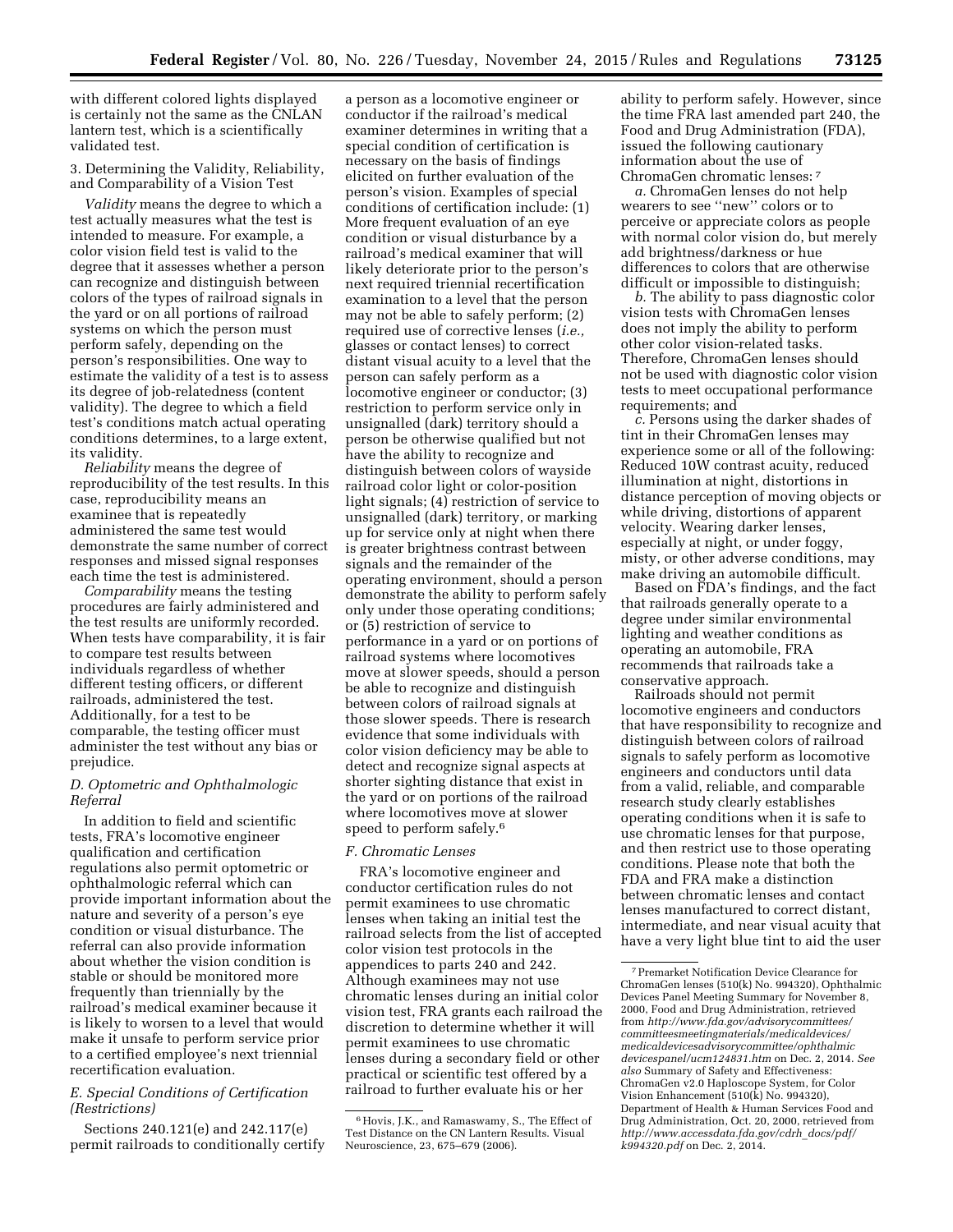in locating, handling, and cleaning the contact lens. Railroads should not prohibit use of those blue-tinted contact lenses during testing and when performing as a locomotive engineer or conductor.

#### *G. Documentation*

The railroad medical examiners are required by FRA certification regulations to document the basis for his or her decision that a person can or cannot safely perform as a locomotive engineer or conductor. This includes reports of testing, and should the examiner use optometric or ophthalmologic referral, the report of testing and evaluation from the optometrist or ophthalmologist.

# *H. Part 240 and 242 Program Descriptions*

FRA's locomotive engineer and conductor regulations require each railroad subject to those regulations to have a written visual testing program on file with FRA. Among other things, the certification program must include a railroad's procedure for evaluating the visual acuity of its locomotive engineers and conductors when those train crew members fail to meet the vision threshold criteria provided for in parts 240 and 242. *See* 49 CFR 240.101, 240.121, 242.101, and 242.117; 49 CFR part 240 Appendix F, and 49 CFR part 242 Appendix D. Such procedure is especially necessary to address situations where locomotive engineers and conductors have a history of safe performance that would normally suggest that they have the ability to safely perform their duties. A review of the programs on file with FRA, however, revealed that the railroads do not sufficiently describe their field testing procedures to allow FRA to determine whether those procedures are likely to produce valid, reliable, and comparable field tests. Thus, each railroad that utilizes field testing procedures should review the best practices provided in this interpretation and update its programs accordingly under part 240 and part 242.

FRA considers this type of program modification to be a ''material modification'' requiring railroads to submit their revised programs to FRA for review and approval. *See* 49 CFR 240.103(e) and 242.103(i). Before implementing a change to its field testing procedures, a railroad must submit a description of how it intends to modify the procedures in its program. For part 240 programs, the description of the modification must be submitted to FRA at least 30 days prior to implementation. *See* 49 CFR 240.103(e).

For part 242 programs, the description of the modification must be submitted to FRA at least 60 days prior to implementation. *See* 49 CFR 242.103(i). The modified program is considered approved and may be implemented 30 days after being filed with FRA unless FRA notifies the railroad in writing that the program does not conform to the criteria set forth in parts 240 and 242. To facilitate the submission of modified programs to FRA, railroads may submit both parts 240 and 242 programs electronically using the procedures described in Appendix B to Part 242 for ''Submission by a Railroad.''

## **Attachment A. Best Industry Practices for Conducting Color Vision Field Testing**

The following best practices are intended to guide each railroad in designing, implementing, and scoring color vision field testing for locomotive engineer and conductor certification. They are broadly drafted to allow each railroad to develop field testing procedures that will work for its own operational environment and to consider the unique medical circumstances of each examinee tested. Furthermore, these best practices will guide railroads to establish best field testing practices. Of course, FRA recognizes and appreciates that some railroads already follow many of these best practices, and will readily adopt additional best practices that are viewed as making the field test more valid, reliable, and comparable. FRA encourages each railroad to consider adopting all best practices.

(1) *Standardize Test Procedures.* The railroad's procedures for administering and scoring the test are standardized, and the railroad strictly adheres to the procedures established.

(2) *Qualified Supervisor Conducts the Test.* The person administering and scoring the field test (testing officer) is qualified to supervise certified locomotive engineers or conductors, as appropriate, and has knowledge of the railroad's field testing procedures.

(3) *The Testing Officer's Vision Meets the Regulatory Medical Thresholds.* For purposes of administering and scoring the field test, the testing officer meets the medical thresholds in 49 CFR 240.121(c) and 49 CFR 242.117(h).

(4) *Record the Test Results During Testing.* The railroad uses a standard form or method to record all relevant information. For example, the railroad may design a field testing form that will prompt the testing officer to record administrative and test data information such as:

a. The date and location of the test;

b. The participants' names and contact information;

c. The number of signals viewed; d. Which signals were incorrectly identified; and

e. The aspects of each signal encountered.

(5) *Capture All Essential Data and Void Tests With Incomplete Data.* The railroad should design any standard form or method used so the testing officer must record all relevant information in a manner ensuring that all essential standard procedures for testing have been followed. If a form is required, and it is missing essential data, the railroad must void the test.

(6) *Testing Officer Affirms Test Data Accurately Recorded.* The railroad may gain an additional level of assurance by requiring the testing officer to sign an affirmation that the testing officer strictly adhered to the railroad's field testing procedures and that the data recorded was accurately documented.

(7) *Prior to Test, Inform the Examinee of the Test's Purpose and Procedures.*  Each railroad should standardize the procedures for informing the examinee of the purpose of the test, what the examinee is required to do during the test, and how test data will be documented and scored. For example, before the start of the test, the testing officer reads a set of instructions out loud and answers any questions. An example of an alternative or additional approach would be to provide a written explanation and test instructions directly to the examinee before the test, either as a separate document or at the top of a railroad's testing form. The railroad may consider it a timesaver to provide this information to the examinee before the test so less time is spent explaining the testing protocol on the day of the test.

(8) *Considerations When Examinee Wears Corrective Lenses.* The examinee should be offered the opportunity to wear contact lenses or glasses prescribed by his or her optometrist or ophthalmologist to correct his or her distant visual acuity.

a. *Light Blue Tint May Be Acceptable.*  Please note that both the FDA and FRA make a distinction between chromatic/ ChromaGen lenses and contact lenses manufactured to correct distant, intermediate, and near visual acuity that have a light blue tint added solely to aid the user in locating, handling, and cleaning the contact lens. Thus, use of contact lenses with this type of tinting should be permitted.

b. *Corrective Lenses Worn During Test Must Be Worn On-Duty, If Certified.* The examinee should be warned that the use of any lenses or glasses during a passed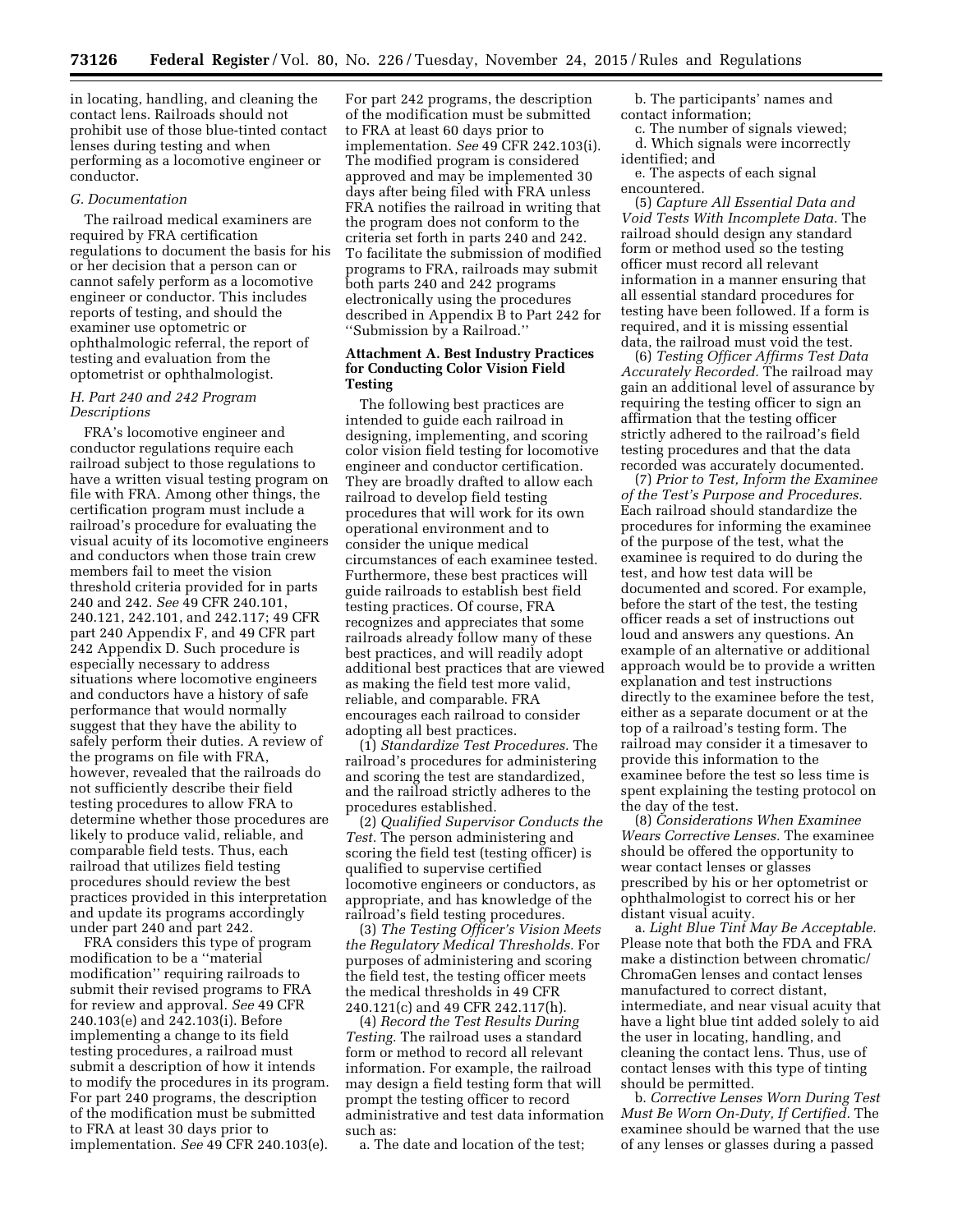test will result in conditioning of the examinee's locomotive engineer or conductor certification on wearing those lenses or glasses.

c. *Notify Examinee, Preferably in Writing at Time of Test, What To Do If Corrective Lenses Are No Longer Needed In the Future.* If an examinee's certification is conditioned on wearing lenses or glasses, the railroad should notify the examinee in writing that if the examinee's eyes improve, whether on their own or through corrective surgery, the examinee should immediately contact the relevant railroad official who can verify the improved vision and remove the restriction from the certificate and certification records. The railroad should consider including this information on the copy of the test form provided to the examinee.

(9) *Either Prohibit Examinees from Wearing Chromatic/ChromaGen Lenses or Understand Their Limitations and Proceed Accordingly.* The FDA has issued cautionary information on the use of chromatic or ChromaGen lenses. Therefore, each railroad medical examiner should understand the limitations of these lenses before deciding whether to allow an examinee to wear them during a field test.

(10) *Consider Whether a Vision Condition Is Stable or Deteriorating.*  Both examinees with stable vision deficiency conditions and those with deteriorating vision may pass field tests, but that does not mean a railroad, or its medical examiner, should treat these examinees in the same manner. FRA's regulations permit a railroad's medical examiner to consider an examinee's known medical condition, and find that the person either cannot be trusted to operate safely given the volatility of the condition or recommend that the examinee's certification be conditioned on more frequent medical or field testing vision testing than the minimum FRA mandate of every 3 years.

(11) *Design Tests With Validity, Reliability, and Comparability.*  a. *Validity to the Examinee's Expected Duties.* The railroad should design the test so that the examinee is tested on railroad signal indications the examinee will be expected to recognize and comply with as part of the examinee's typical locomotive engineer or conductor duties. The railroad should require the testing officer to allow the examinee an attempt to recognize signal aspects or indications within the same timeframe, at the appropriate sight distances, as the examinee would be expected to recognize the signal under actual operating or working conditions. Because the field test conditions should reasonably match actual operating or

working conditions, the test should be performed outdoors. The examinee may be either on a moving train, positioned in a stationary locomotive, or standing on the ground at distances from a signal or other object that the person must see and recognize to perform safely as a locomotive engineer or conductor.

b. *Assess Content Validity.*  i. *Conduct Test On Actual Working Conditions.* The railroad should generally administer the test over territories where the examinee has previously demonstrated knowledge of the physical characteristics and will continue to work, if certified. If this is not feasible or practical, the tests should generally be administered over territories where the examinee will be expected to work upon being certified or recertified, to the extent possible. Under all conditions, the tests should be administered to replicate actual operating conditions that the examinee will encounter as a certified locomotive engineer or conductor.

ii. *FRA Does Not Require System-Wide Certification, Restrictions Permitted.* A railroad should not test the examinee on every possible railroad signal indication on the system if the examinee has previously been limited to yards, divisions, or other territories where the examinee would only encounter a subset of the types of signal indications found system-wide and the examinee has demonstrated a positive safety record. Moreover, the examinee's certification should be restricted to that limited work arrangement.

iii. *Consider Whether a Person Works in Dark Territory or is Not Required to Recognize Signals.* Not all railroad employees are assigned responsibility by a railroad to recognize and distinguish colored railroad signals. For those employees, providing a field test that requires recognition of colored railroad signals would not be a valid test. Rather, the field test in that instance should focus on whether the employee can safely perform his or her duties. For example, the field test may require the employee to identify blue signals or roadway worker flags.

iv. *If Expanding Examinee's Actual Working Conditions, Provide Rationale.*  If a railroad intends to implement a system-wide type test for an examinee who has not previously worked systemwide, the railroad should provide its rationale for doing so. It is not acceptable for a railroad, or its medical examiner, to inform an examinee that the railroad must ignore a demonstrated positive safety record with a limited work arrangement because FRA's regulations apply a stricter standard, as that is not a true statement.

## c. *Reliability.*

i. *Signal Sequence Should Not Be Predictable.* The railroad should consider the sequencing of railroad signal indications to remove the likelihood that an examinee could pass the test by predicting each signal with an educated guess. For instance, signals that predictably follow a particular sequence familiar to the examinee should be avoided. A qualified supervisor should know where these sequenced signal indications may occur and either avoid them for testing purposes or arrange for them to display an uncharacteristically different sequence of signal indications.

ii. *Remove Chance Guesses By Testing Each Signal Multiple Times.* The railroad should consider the number of signal indications viewed to remove the likelihood that an examinee could pass the test by chance guess. Statistics suggest that a minimum of 3 to 6 repetitions of the same signal indication may be necessary to avoid the chance that an examinee can pass with guesses. A railroad may certainly consider additional repetitions of a signal indication if it is designed to probe an examinee's ability to correctly identify signal aspects that a person with the examinee's known color vision deficiency is likely to confuse with another aspect.

iii. *Signal Aspects Must Be Actual Signals or Similar, And In Good Working Condition.* The blue flag, sign, or signal light used in testing must be of similar size and chromaticity 8 to the actual signal the person must recognize to safely perform locomotive engineer or conductor duties. For example, an unacceptable field testing practice is use of colored light bulbs that do not have similar size, chromaticity, and transmittance as colored lenses of railroad signals on the railroad systems on which the examinee is expected to perform as a locomotive engineer or conductor. Another unacceptable field testing practice is use of a railroad signal that has an incandescent light source to test an examinee on a safetycritical signal aspect that would typically be displayed by a signal with an LED light source. Similarly, it would

<sup>8</sup>*Chromaticity* means the colors (single or multiple) of light emitted by a railroad color-light signal or color-position light signal, specified as xy or x and y chromaticity coordinates on the chromaticity diagram according to the 1931 Commission International d'Éclairage (CIE) Standard Observer and Coordinate System Railroad Signal Colors. The CIE is a professional organization recognized by the International Standards Organization as an international standardization body regarding illumination.